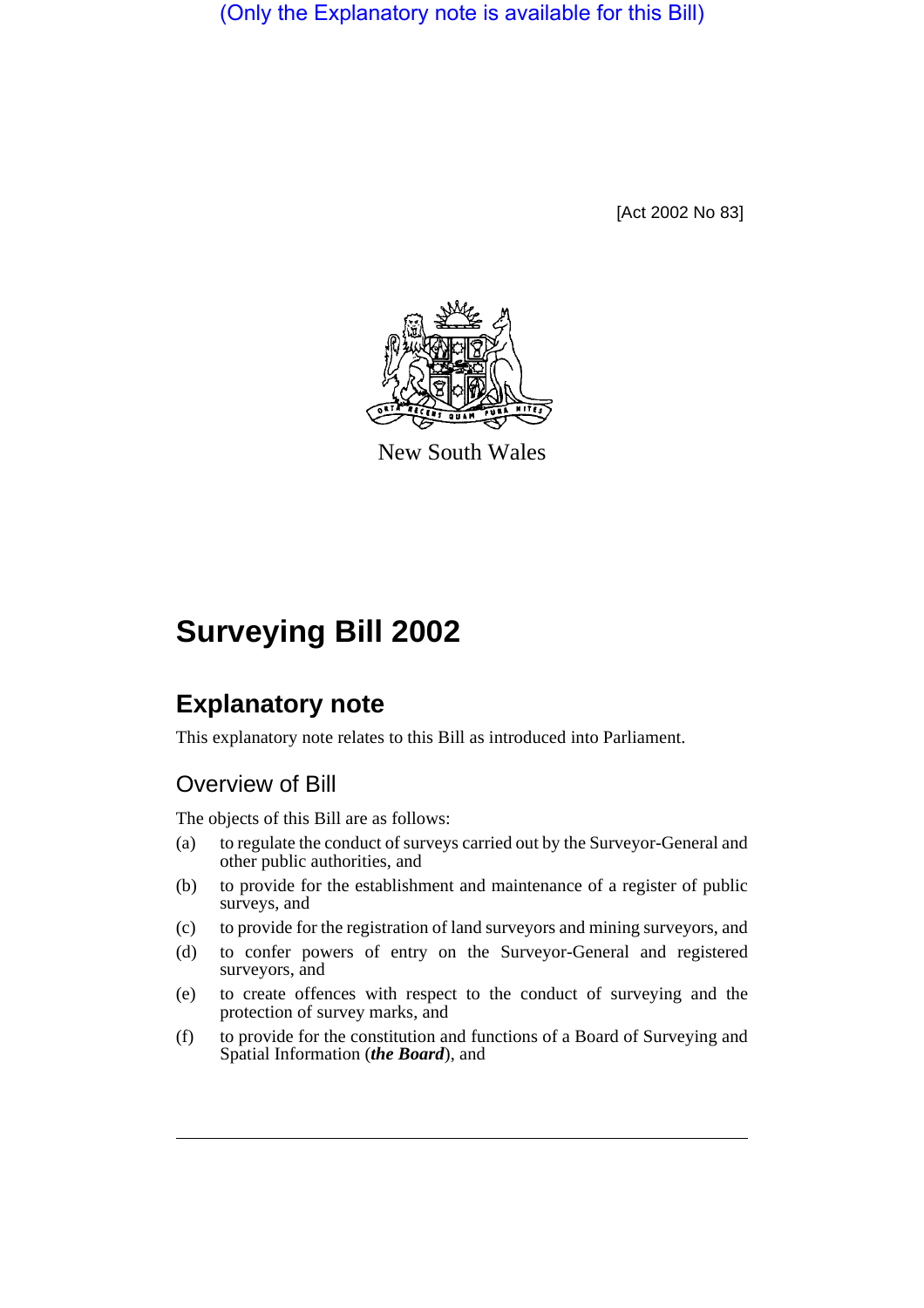Explanatory note

(g) to repeal the *Surveyors Act 1929*, the *Survey Co-ordination Act 1949* and certain Acts and instruments, to amend certain other Acts and instruments and to enact savings, transitional and other provisions as a consequence of the enactment of the proposed Act.

The Bill arises from a National Competition Policy review of the *Surveyors Act 1929* and incorporates the following reforms:

- (a) the extension of the requirements for registration as a surveyor to mining surveyors,
- (b) the inclusion within the membership of the Board of Surveyors (to be renamed the Board of Surveying and Spatial Information) of representatives of a range of persons and bodies having an interest in surveying and spatial information,
- (c) the removal of powers with respect to the regulation of advertising by registered surveyors.

#### Outline of provisions

#### **Part 1 Preliminary**

**Clause 1** specifies the name (also called the short title) of the proposed Act.

**Clause 2** provides for the commencement of the proposed Act on a day or days to be appointed by proclamation.

**Clause 3** defines various words and expressions used in the proposed Act.

#### **Part 2 Public surveys**

**Clause 4** provides for the establishment of a State control survey and empowers the Surveyor-General to carry out surveys, and establish permanent survey marks, in connection with the State control survey.

**Clause 5** requires surveys carried out by public authorities to be carried out by reference to the Geocentric Datum of Australia, with elevations adjusted to Australian Height Datum, and to comply with the regulations under the proposed Act.

**Clause 6** requires public authorities to provide the Surveyor-General with such information as to the surveys they carry out as the Surveyor-General may require.

**Clause 7** requires the Surveyor-General to establish and maintain a register of public surveys and to make the register available to the public.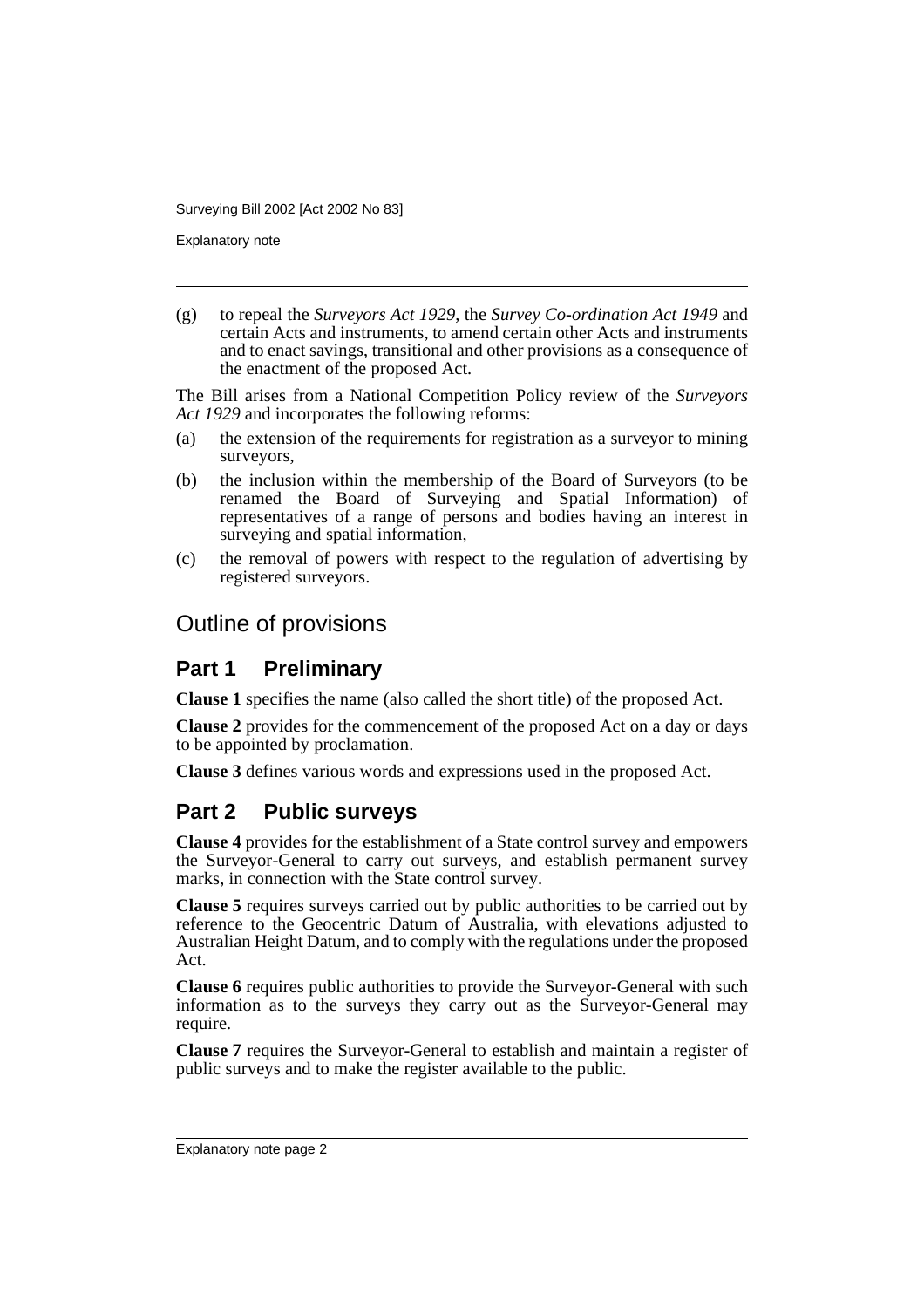Explanatory note

**Clause 8** empowers the Surveyor-General to adjust any public survey so as to ensure that it is consistent with the State control survey and with other public surveys.

**Clause 9** provides for the maintenance and repair of permanent survey marks.

# **Part 3 Registration of surveyors**

**Clause 10** provides for the registration by the Board, under the *Licensing and Registration (Uniform Procedures) Act 2002*, of land surveyors and mining surveyors, and makes certain modifications to the way that Act applies in that regard.

**Clause 11** empowers the Board to conduct investigations into surveys carried out by registered surveyors.

**Clause 12** empowers the Board to impose conditions on a surveyor's registration, or to suspend or cancel a surveyor's registration, if the surveyor demonstrates incompetence in carrying out a survey.

**Clause 13** empowers the Board to impose conditions on a surveyor's registration, to suspend or cancel a surveyor's registration and to impose a variety of other sanctions on a surveyor if the surveyor is guilty of professional misconduct.

**Clause 14** enables any surveyor against whom action is taken under the proposed Part to apply to the Administrative Decisions Tribunal for a review of the Board's determination to take such action.

**Clause 15** requires the Registrar of the Board to establish and maintain a register of surveyors and to make the register available to the public.

**Clause 16** gives evidentiary weight to a certificate by the Registrar of the Board as to matters recorded in the register of surveyors.

#### **Part 4 Entry to land for survey purposes**

**Clause 17** confers power on the Surveyor-General to enter land, and authorise others to enter land, for the purpose of conducting surveys and maintaining or repairing permanent survey marks.

**Clause 18** confers power on a registered surveyor to enter land for the purpose of conducting surveys.

**Clause 19** regulates the manner in which a power to enter land is to be exercised.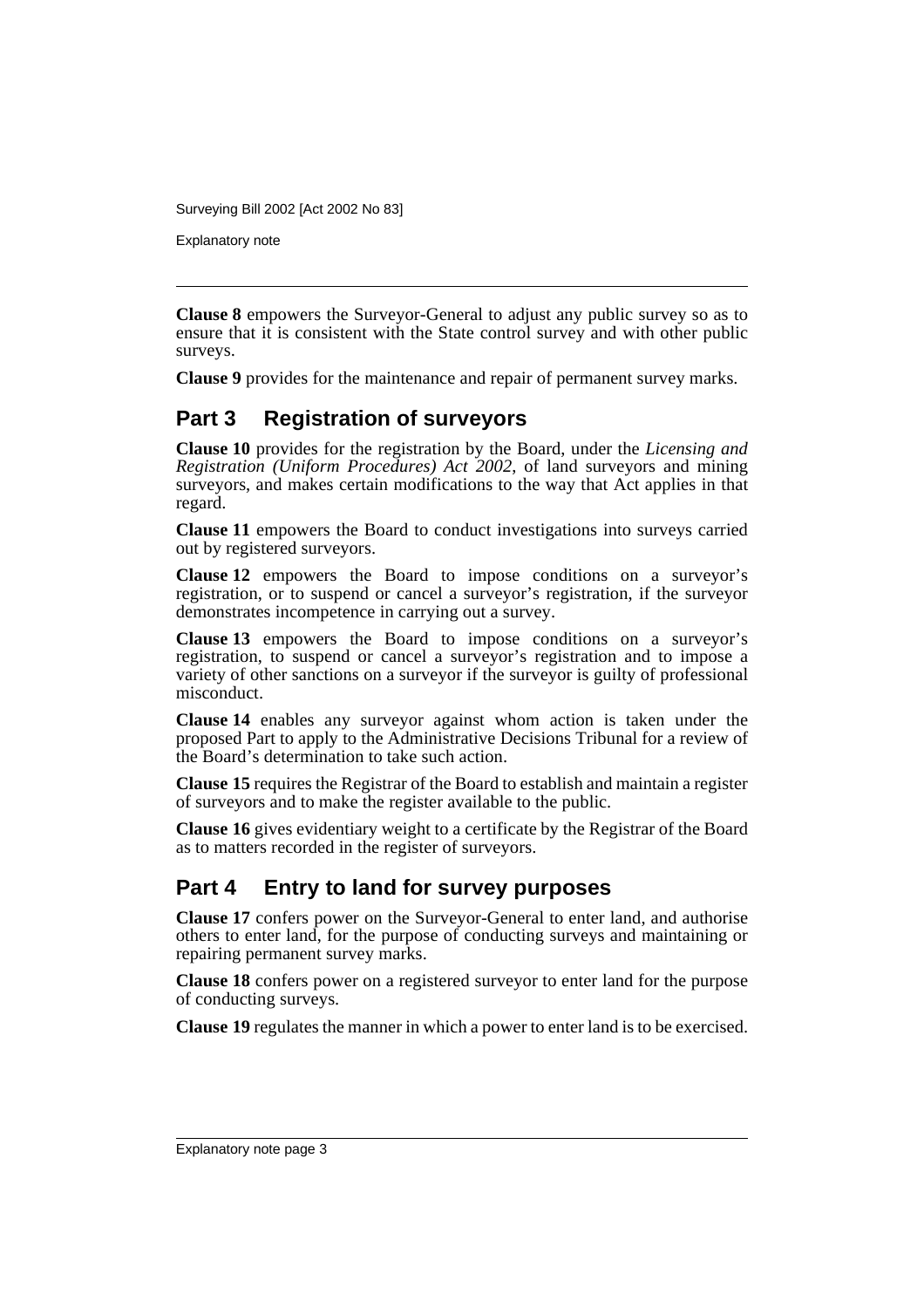Explanatory note

**Clause 20** requires a person to do as little damage as possible when exercising a power to enter land, and provides for the payment of compensation for damage unreasonably caused by the exercise of such a power.

### **Part 5 Offences**

**Clause 21** prohibits a person from carrying out a land survey for fee or reward, or advertising a willingness to carry out a land survey for fee or reward, unless the person is a registered land surveyor. Certain exceptions are made in favour of survey drafters, surveyors' assistants and students of surveying. The maximum penalty for an offence against the proposed section is 50 penalty units (currently  $$5,500$ ).

**Clause 22** prohibits a person from carrying out a mining survey for fee or reward, or advertising a willingness to carry out a mining survey for fee or reward, unless the person is a registered mining surveyor. Certain exceptions are made in favour of survey drafters, surveyors' assistants and students of surveying. The maximum penalty for an offence against the proposed section is 50 penalty units (currently \$5,500).

**Clause 23** creates an offence of obstructing or hindering the Surveyor-General, a registered surveyor or any other person in the exercise of a function conferred or imposed by the proposed Act. The maximum penalty for an offence against the proposed section is 25 penalty units (currently \$2,750).

**Clause 24** creates an offence of removing, damaging, destroying, displacing, obliterating or defacing any survey mark unless with lawful authority. The maximum penalty for an offence against the proposed section is 25 penalty units (currently \$2,750).

**Clause 25** creates an offence of using marks resembling a permanent survey mark except with lawful authority. The maximum penalty for an offence against the proposed section is 15 penalty units (currently  $$1,650$ ).

**Clause 26** requires a person who exercises functions under proposed Part 4 to carry a certificate of authority while doing so, and creates an offence of failing to do so. The maximum penalty for an offence against the proposed section is 5 penalty units (currently \$550).

# **Part 6 The Board of Surveying and Spatial Information**

**Clause 27** provides for the constitution of the Board of Surveying and Spatial Information. The Board is to consist of between 10 and 12 members, each having an interest, or representing a body having an interest, in surveying or spatial information. The Surveyor-General is to be the President of the Board. The Board is to be a statutory corporation that represents the Crown.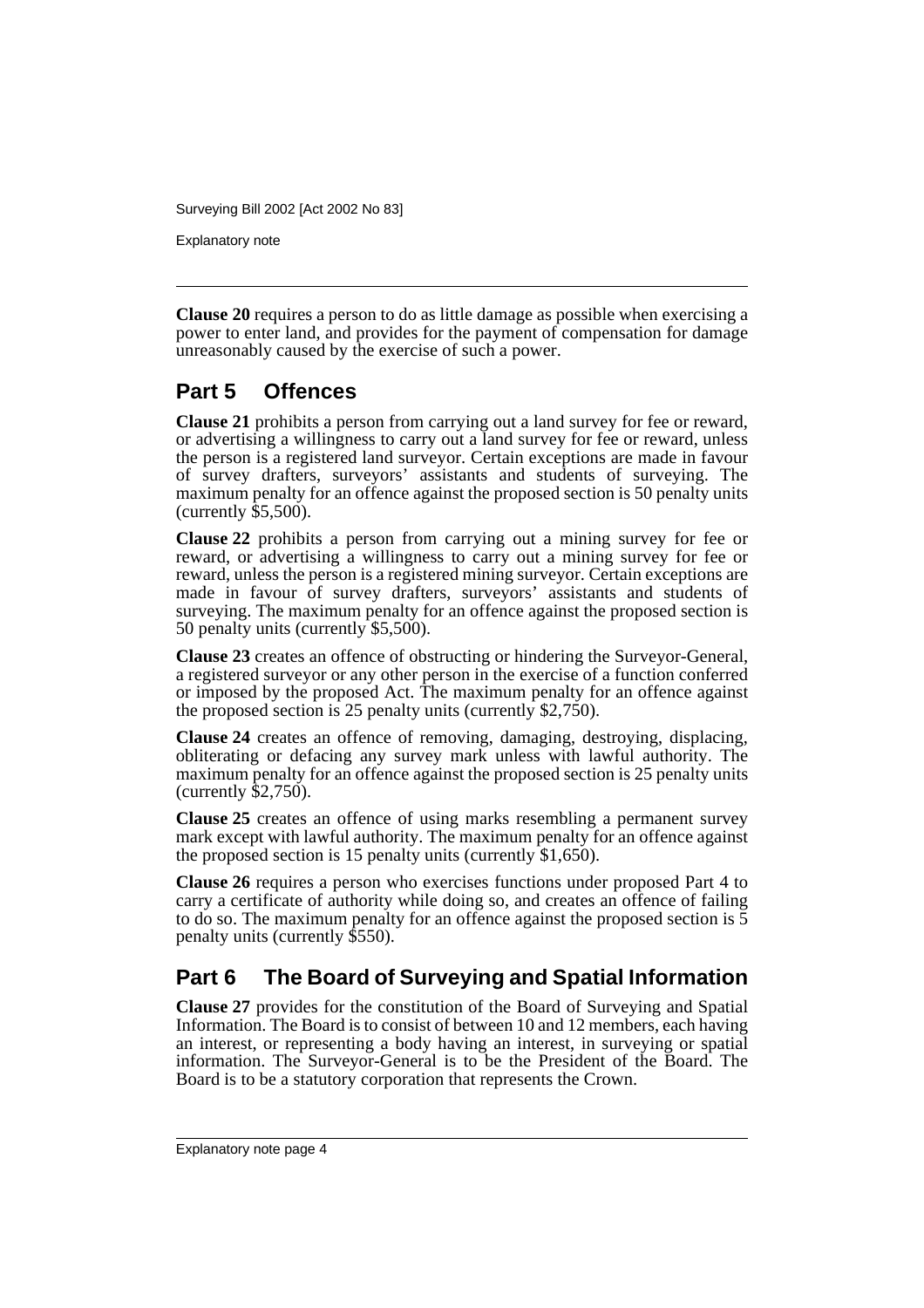Explanatory note

**Clause 28** provides that the functions of the Board are to be as follows:

- (a) the registration of surveyors,
- (b) the investigation of surveyors' registration and licensing schemes in other States and Territories, and the provision of advice to the Minister in connection with the recognition of the qualifications and experience of surveyors registered or licensed under such schemes,
- (c) the investigation of complaints against registered surveyors,
- (d) the taking of disciplinary action against registered surveyors,
- (e) the investigation of matters referred to it by the Minister for advice or report in relation to surveying or any other aspect of the spatial information industry,
- (f) the provision of advice to the Minister with respect to the practice to be followed in the conduct of surveys or in the collection, collation and dissemination of any other kinds of spatial information,
- (g) the provision of advice to the Minister with respect to any other matter in connection with the administration of this Act.

**Clause 29** provides for the appointment of a Registrar and such other staff as are necessary to enable the Board to exercise its functions. The proposed section also enables the Board to make use of the staff and facilities of government departments and public authorities.

**Clause 30** provides for the establishment of advisory and other committees. A committee's membership must include a majority of persons who are Board members.

**Clause 31** enables the Board to delegate its functions, subject to the restriction that its investigative functions may be delegated only to a registered surveyor and its functions of taking action with respect to incompetence and professional misconduct may be delegated only to a Board member.

**Clause 32** deals with the exclusion of personal liability for acts and omissions of the Board, Board members and persons acting under the direction of the Board or a Board member.

#### **Part 7 Miscellaneous**

**Clause 33** requires the annual report for the Department of Information Technology and Management to include a report on the work and activities of the Surveyor-General under the proposed Act.

**Clause 34** provides that the proposed Act is to bind the Crown.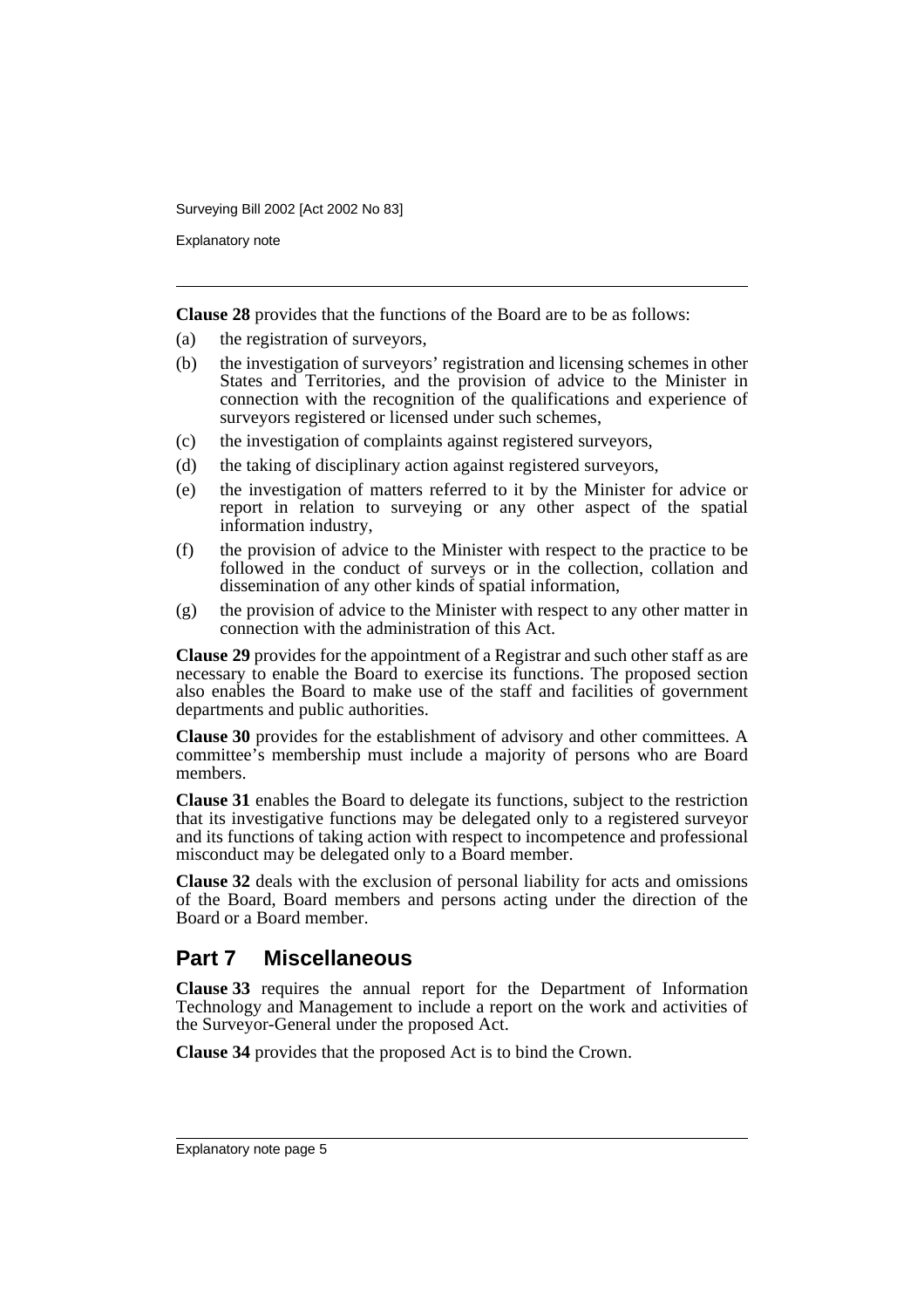Explanatory note

**Clause 35** enables any fee or penalty imposed by the Board to be recovered as a debt in any court of competent jurisdiction.

**Clause 36** enables the Governor to make regulations for the purposes of the proposed Act. Regulations affecting mining surveyors will be able to be made only after consultation with the Minister administering the *Coal Mines Regulation Act 1982*.

**Clause 37** repeals the following Acts and instrument consequent on the enactment of the proposed Act:

- (a) the *Survey Co-ordination Act 1949*,
- (b) the *Survey (Geocentric Datum of Australia) Act 1999*,
- (c) the *Survey Marks Act 1902*,
- (d) the *Surveyors Act 1929*,
- (e) the *Surveyors (General) Regulation 1999*.

**Clause 38** is a formal provision giving effect to a Schedule of amendments to other Acts and instruments.

**Clause 39** is a formal provision giving effect to a Schedule of savings, transitional and other provisions.

**Clause 40** is a standard provision requiring the proposed Act to be reviewed after 5 years from the date of assent.

#### **Schedule 1 The Board of Surveying and Spatial Information**

This Schedule contains standard provisions with respect to the constitution and procedure of the Board.

#### **Schedule 2 Amendment of other legislation**

This Schedule contains amendments to the following Acts and instruments:

*Coal and Oil Shale Mine Workers (Superannuation) Act 1941* No 45

*Coal Mines Regulation Act 1982* No 67

*Community Land Development Regulation 2000*

*Conveyancing Act 1919* No 6

*Crown Lands (Continued Tenures) Act 1989* No 7

*Dividing Fences Act 1991* No 72

Explanatory note page 6